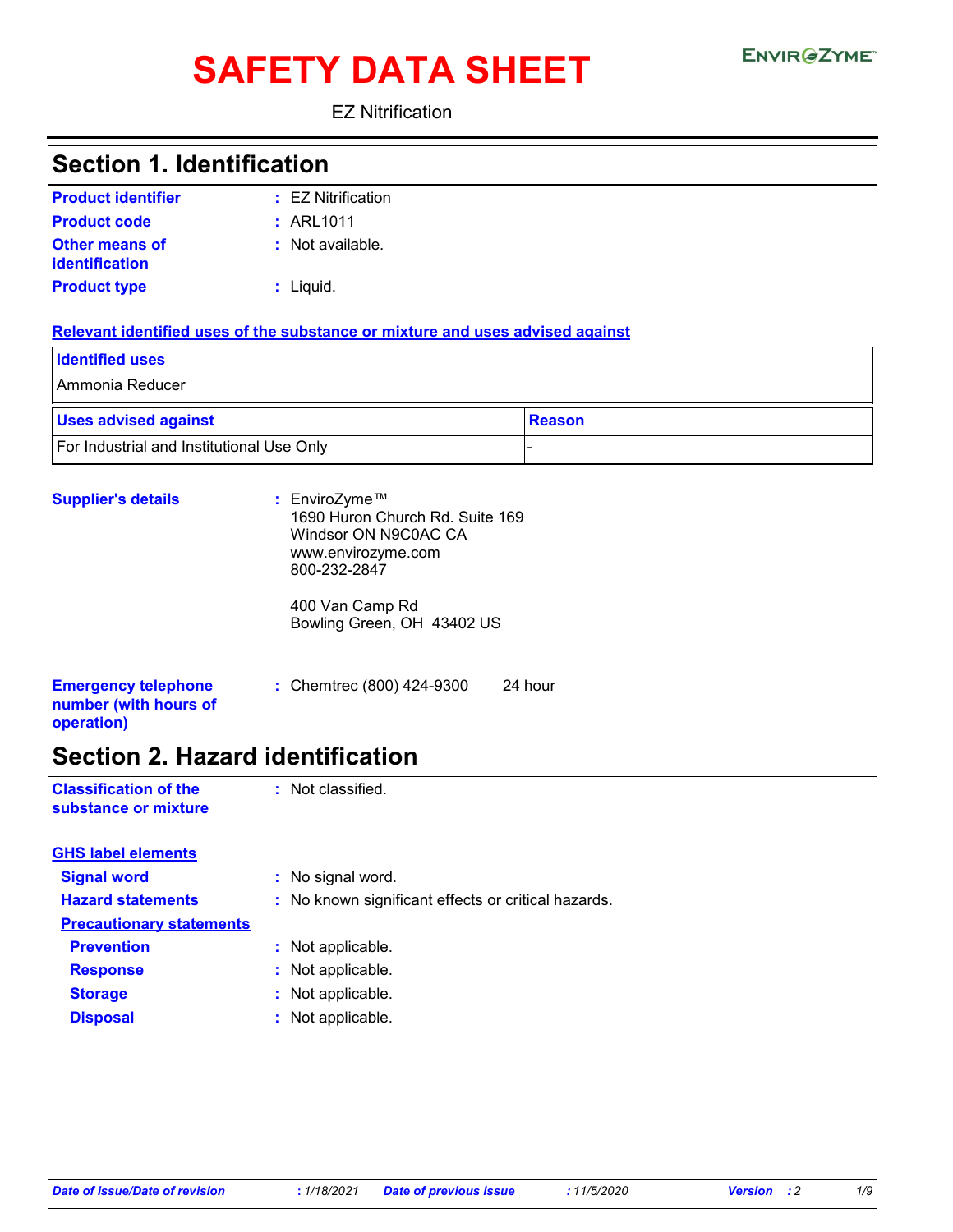### **Section 3. Composition/information on ingredients**

**Substance/mixture :**

**Other means of identification**

Mixture

**:** Not available.

**There are no ingredients present which, within the current knowledge of the supplier and in the concentrations applicable, are classified as hazardous to health or the environment and hence require reporting in this section.**

**Occupational exposure limits, if available, are listed in Section 8.**

### **Section 4. First-aid measures**

#### **Description of necessary first aid measures**

| <b>Eye contact</b>  | : Immediately flush eyes with plenty of water, occasionally lifting the upper and lower<br>eyelids. Check for and remove any contact lenses. Get medical attention if irritation<br>occurs.                                                                                                                                                               |
|---------------------|-----------------------------------------------------------------------------------------------------------------------------------------------------------------------------------------------------------------------------------------------------------------------------------------------------------------------------------------------------------|
| <b>Inhalation</b>   | : Remove victim to fresh air and keep at rest in a position comfortable for breathing.<br>Get medical attention if symptoms occur.                                                                                                                                                                                                                        |
| <b>Skin contact</b> | : Flush contaminated skin with plenty of water. Remove contaminated clothing and<br>shoes. Get medical attention if symptoms occur.                                                                                                                                                                                                                       |
| <b>Ingestion</b>    | : Wash out mouth with water. Remove victim to fresh air and keep at rest in a<br>position comfortable for breathing. If material has been swallowed and the exposed<br>person is conscious, give small quantities of water to drink. Do not induce vomiting<br>unless directed to do so by medical personnel. Get medical attention if symptoms<br>occur. |

#### **Most important symptoms/effects, acute and delayed**

| <b>Potential acute health effects</b>                                                |                                                                                                                                |  |  |
|--------------------------------------------------------------------------------------|--------------------------------------------------------------------------------------------------------------------------------|--|--|
| <b>Eye contact</b>                                                                   | : No known significant effects or critical hazards.                                                                            |  |  |
| <b>Inhalation</b>                                                                    | : No known significant effects or critical hazards.                                                                            |  |  |
| <b>Skin contact</b>                                                                  | : No known significant effects or critical hazards.                                                                            |  |  |
| <b>Ingestion</b>                                                                     | : No known significant effects or critical hazards.                                                                            |  |  |
| <b>Over-exposure signs/symptoms</b>                                                  |                                                                                                                                |  |  |
| Eye contact                                                                          | : No specific data.                                                                                                            |  |  |
| <b>Inhalation</b>                                                                    | : No specific data.                                                                                                            |  |  |
| <b>Skin contact</b>                                                                  | : No specific data.                                                                                                            |  |  |
| <b>Ingestion</b>                                                                     | : No specific data.                                                                                                            |  |  |
| Indication of immediate medical attention and special treatment needed, if necessary |                                                                                                                                |  |  |
| <b>Notes to physician</b>                                                            | : Treat symptomatically. Contact poison treatment specialist immediately if large<br>quantities have been ingested or inhaled. |  |  |
| <b>Specific treatments</b>                                                           | : No specific treatment.                                                                                                       |  |  |
| <b>Protection of first-aiders</b>                                                    | : No action shall be taken involving any personal risk or without suitable training.                                           |  |  |

#### **See toxicological information (Section 11)**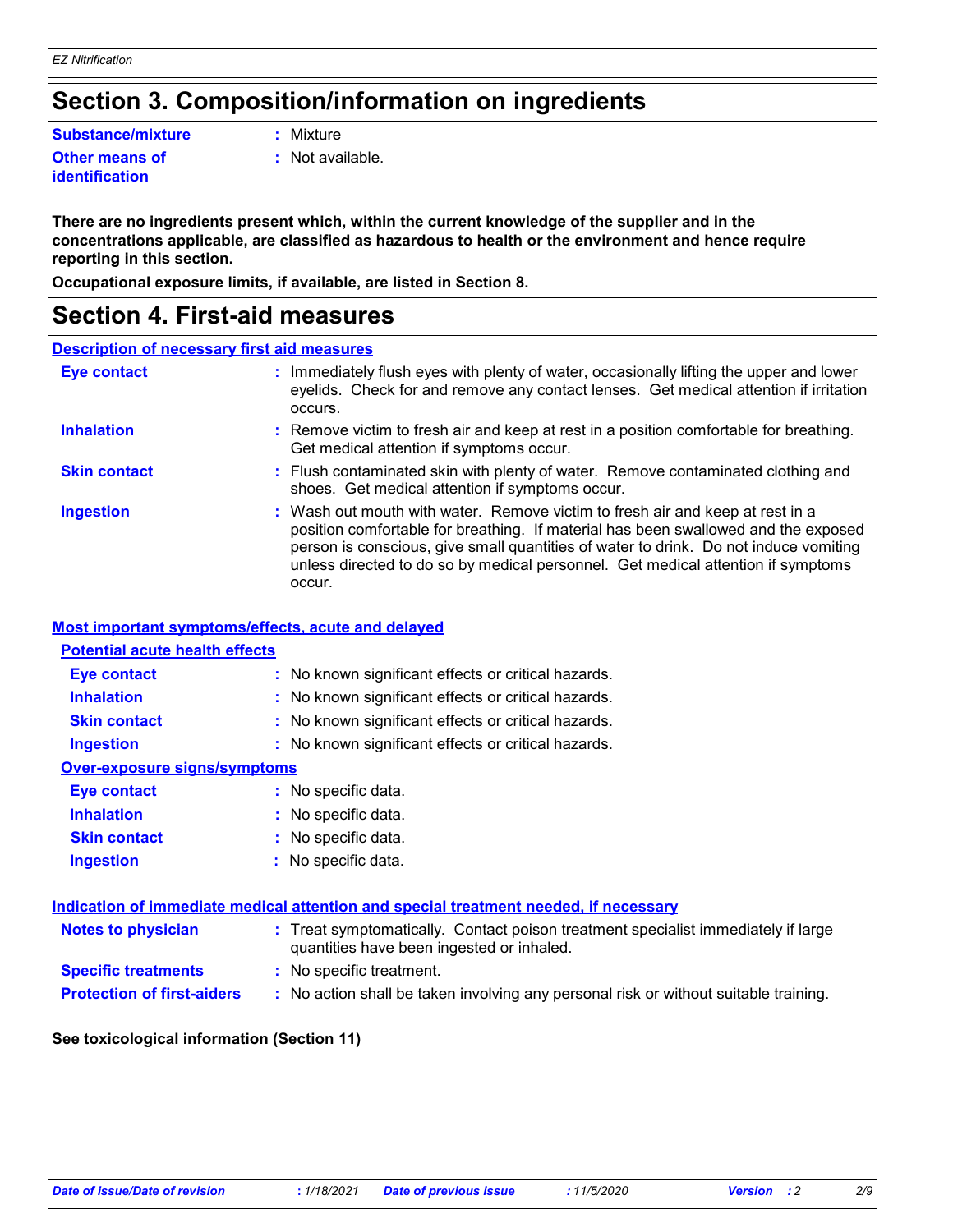## **Section 5. Fire-fighting measures**

| <b>Extinguishing media</b>                               |                                                                                                                                                                                                     |
|----------------------------------------------------------|-----------------------------------------------------------------------------------------------------------------------------------------------------------------------------------------------------|
| <b>Suitable extinguishing</b><br>media                   | : Use an extinguishing agent suitable for the surrounding fire.                                                                                                                                     |
| <b>Unsuitable extinguishing</b><br>media                 | : None known.                                                                                                                                                                                       |
| <b>Specific hazards arising</b><br>from the chemical     | : In a fire or if heated, a pressure increase will occur and the container may burst.                                                                                                               |
| <b>Hazardous thermal</b><br>decomposition products       | : No specific data.                                                                                                                                                                                 |
| <b>Special protective actions</b><br>for fire-fighters   | : Promptly isolate the scene by removing all persons from the vicinity of the incident if<br>there is a fire. No action shall be taken involving any personal risk or without<br>suitable training. |
| <b>Special protective</b><br>equipment for fire-fighters | : Fire-fighters should wear appropriate protective equipment and self-contained<br>breathing apparatus (SCBA) with a full face-piece operated in positive pressure<br>mode.                         |

# **Section 6. Accidental release measures**

|                                                              | <b>Personal precautions, protective equipment and emergency procedures</b>                                                                                                                                                                                                                                                                                                                                                                                                                                                                                                                  |
|--------------------------------------------------------------|---------------------------------------------------------------------------------------------------------------------------------------------------------------------------------------------------------------------------------------------------------------------------------------------------------------------------------------------------------------------------------------------------------------------------------------------------------------------------------------------------------------------------------------------------------------------------------------------|
| For non-emergency<br>personnel                               | : No action shall be taken involving any personal risk or without suitable training.<br>Evacuate surrounding areas. Keep unnecessary and unprotected personnel from<br>entering. Do not touch or walk through spilled material. Put on appropriate<br>personal protective equipment.                                                                                                                                                                                                                                                                                                        |
|                                                              | For emergency responders : If specialized clothing is required to deal with the spillage, take note of any<br>information in Section 8 on suitable and unsuitable materials. See also the<br>information in "For non-emergency personnel".                                                                                                                                                                                                                                                                                                                                                  |
| <b>Environmental precautions</b>                             | : Avoid dispersal of spilled material and runoff and contact with soil, waterways,<br>drains and sewers. Inform the relevant authorities if the product has caused<br>environmental pollution (sewers, waterways, soil or air).                                                                                                                                                                                                                                                                                                                                                             |
| <b>Methods and materials for containment and cleaning up</b> |                                                                                                                                                                                                                                                                                                                                                                                                                                                                                                                                                                                             |
| <b>Small spill</b>                                           | : Stop leak if without risk. Move containers from spill area. Dilute with water and mop<br>up if water-soluble. Alternatively, or if water-insoluble, absorb with an inert dry<br>material and place in an appropriate waste disposal container. Dispose of via a<br>licensed waste disposal contractor.                                                                                                                                                                                                                                                                                    |
| <b>Large spill</b>                                           | : Stop leak if without risk. Move containers from spill area. Prevent entry into sewers,<br>water courses, basements or confined areas. Wash spillages into an effluent<br>treatment plant or proceed as follows. Contain and collect spillage with non-<br>combustible, absorbent material e.g. sand, earth, vermiculite or diatomaceous earth<br>and place in container for disposal according to local regulations (see Section 13).<br>Dispose of via a licensed waste disposal contractor. Note: see Section 1 for<br>emergency contact information and Section 13 for waste disposal. |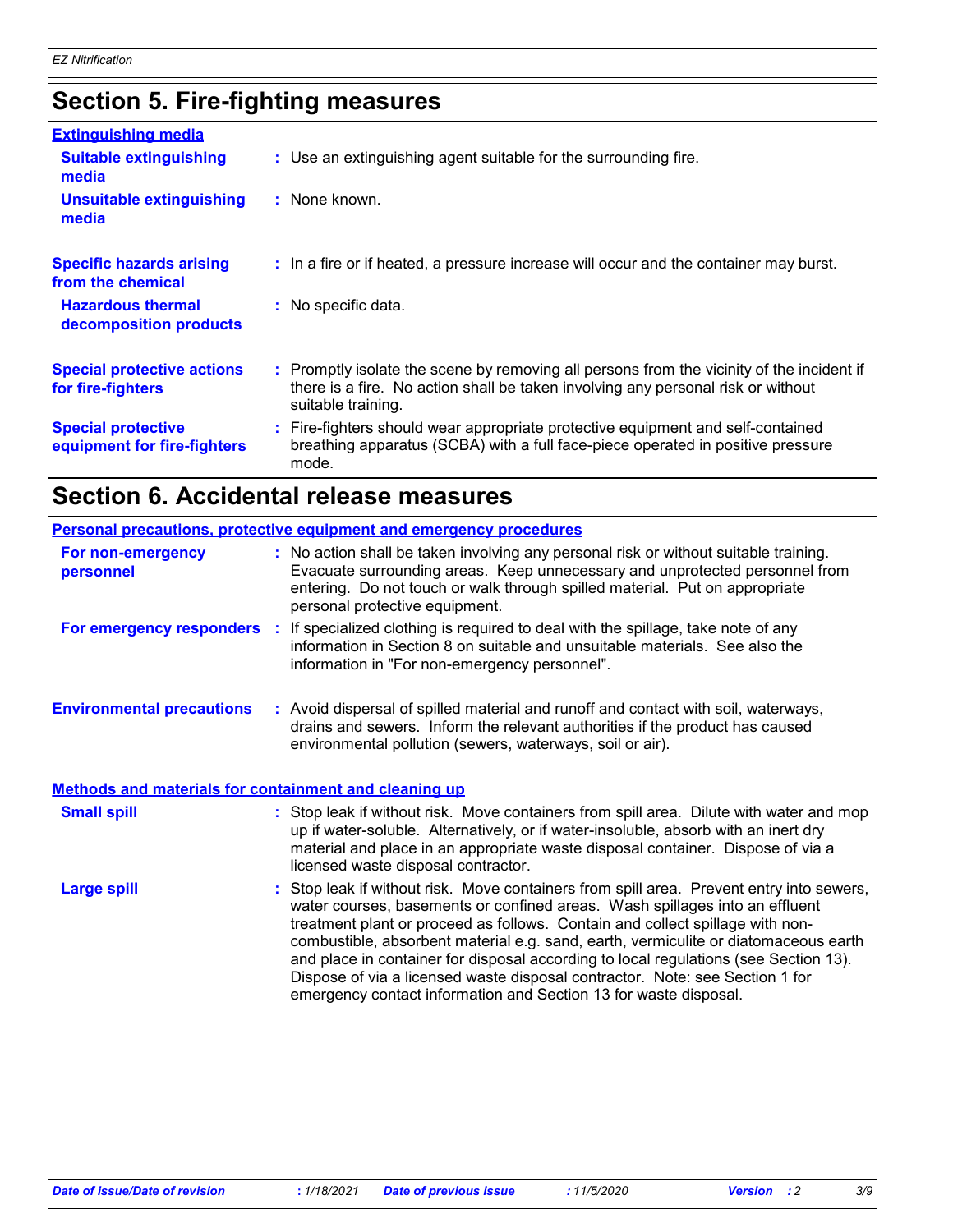### **Section 7. Handling and storage**

#### **Precautions for safe handling**

| <b>Protective measures</b><br><b>Advice on general</b><br>occupational hygiene   | : Put on appropriate personal protective equipment (see Section 8).<br>: Eating, drinking and smoking should be prohibited in areas where this material is<br>handled, stored and processed. Workers should wash hands and face before<br>eating, drinking and smoking. Remove contaminated clothing and protective<br>equipment before entering eating areas. See also Section 8 for additional<br>information on hygiene measures.                                                                                                                                               |
|----------------------------------------------------------------------------------|------------------------------------------------------------------------------------------------------------------------------------------------------------------------------------------------------------------------------------------------------------------------------------------------------------------------------------------------------------------------------------------------------------------------------------------------------------------------------------------------------------------------------------------------------------------------------------|
| <b>Conditions for safe storage,</b><br>including any<br><b>incompatibilities</b> | : Store in accordance with local regulations. Store in original container protected<br>from direct sunlight in a dry, cool and well-ventilated area, away from incompatible<br>materials (see Section 10) and food and drink. Keep container tightly closed and<br>sealed until ready for use. Containers that have been opened must be carefully<br>resealed and kept upright to prevent leakage. Do not store in unlabeled containers.<br>Use appropriate containment to avoid environmental contamination. See Section 10<br>for incompatible materials before handling or use. |

### **Section 8. Exposure controls/personal protection**

#### **Control parameters**

| <b>Occupational exposure limits</b> |  |  |
|-------------------------------------|--|--|
|                                     |  |  |

None.

| <b>Appropriate engineering</b><br><b>controls</b> | : Good general ventilation should be sufficient to control worker exposure to airborne<br>contaminants.                                                                                                                                                                                                                                                                                           |
|---------------------------------------------------|---------------------------------------------------------------------------------------------------------------------------------------------------------------------------------------------------------------------------------------------------------------------------------------------------------------------------------------------------------------------------------------------------|
| <b>Environmental exposure</b><br><b>controls</b>  | : Emissions from ventilation or work process equipment should be checked to ensure<br>they comply with the requirements of environmental protection legislation. In some<br>cases, fume scrubbers, filters or engineering modifications to the process<br>equipment will be necessary to reduce emissions to acceptable levels.                                                                   |
| <b>Individual protection measures</b>             |                                                                                                                                                                                                                                                                                                                                                                                                   |
| <b>Hygiene measures</b>                           | : Wash hands, forearms and face thoroughly after handling chemical products, before<br>eating, smoking and using the lavatory and at the end of the working period.<br>Appropriate techniques should be used to remove potentially contaminated clothing.<br>Wash contaminated clothing before reusing. Ensure that eyewash stations and<br>safety showers are close to the workstation location. |
| <b>Eye/face protection</b>                        | : Safety eyewear complying with an approved standard should be used when a risk<br>assessment indicates this is necessary to avoid exposure to liquid splashes, mists,<br>gases or dusts. If contact is possible, the following protection should be worn,<br>unless the assessment indicates a higher degree of protection: safety glasses with<br>side-shields.                                 |
| <b>Skin protection</b>                            |                                                                                                                                                                                                                                                                                                                                                                                                   |
| <b>Hand protection</b>                            | : Chemical-resistant, impervious gloves complying with an approved standard should<br>be worn at all times when handling chemical products if a risk assessment indicates<br>this is necessary.                                                                                                                                                                                                   |
| <b>Body protection</b>                            | : Personal protective equipment for the body should be selected based on the task<br>being performed and the risks involved and should be approved by a specialist<br>before handling this product.                                                                                                                                                                                               |
| <b>Other skin protection</b>                      | : Appropriate footwear and any additional skin protection measures should be<br>selected based on the task being performed and the risks involved and should be<br>approved by a specialist before handling this product.                                                                                                                                                                         |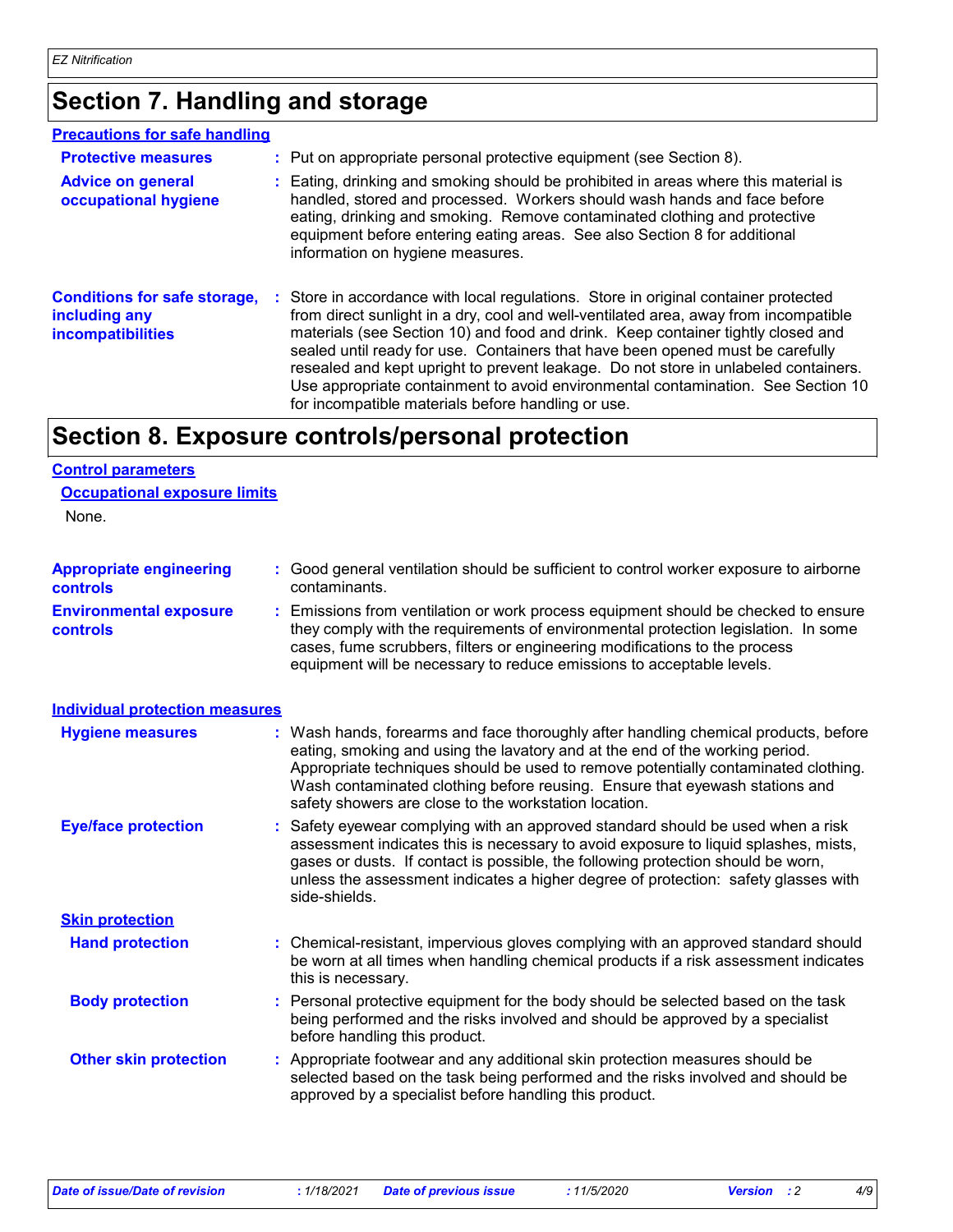### **Section 8. Exposure controls/personal protection**

#### **Respiratory protection :**

Based on the hazard and potential for exposure, select a respirator that meets the appropriate standard or certification. Respirators must be used according to a respiratory protection program to ensure proper fitting, training, and other important aspects of use.

### **Section 9. Physical and chemical properties**

| <b>Appearance</b>                                      |                                                   |
|--------------------------------------------------------|---------------------------------------------------|
| <b>Physical state</b>                                  | : Liquid.                                         |
| <b>Color</b>                                           | : Brown, to Pink                                  |
| Odor                                                   | $:$ Not available.                                |
| <b>Odor threshold</b>                                  | : Not available.                                  |
| рH                                                     | 6 to 9                                            |
| <b>Melting point</b>                                   | Not available.                                    |
| <b>Boiling point</b>                                   | Not available.                                    |
| <b>Flash point</b>                                     | Closed cup: Not applicable.                       |
| <b>Evaporation rate</b>                                | Not available.                                    |
| <b>Flammability (solid, gas)</b>                       | Not available.                                    |
| <b>Lower and upper explosive</b><br>(flammable) limits | $:$ Not available.                                |
| <b>Vapor pressure</b>                                  | Not available.                                    |
| <b>Vapor density</b>                                   | Not available.                                    |
| <b>Relative density</b>                                | 1.003                                             |
| <b>Solubility</b>                                      | : Soluble in the following materials: cold water. |
| <b>Solubility in water</b>                             | Not available.                                    |
| <b>Partition coefficient: n-</b><br>octanol/water      | Not available.                                    |
| <b>Auto-ignition temperature</b>                       | $:$ Not available.                                |
| <b>Decomposition temperature</b>                       | Not available.                                    |
| <b>Viscosity</b>                                       | Not available.                                    |
| Flow time (ISO 2431)                                   | $:$ Not available.                                |

### **Section 10. Stability and reactivity**

| <b>Reactivity</b>                            | : No specific test data related to reactivity available for this product or its ingredients.              |
|----------------------------------------------|-----------------------------------------------------------------------------------------------------------|
| <b>Chemical stability</b>                    | : The product is stable.                                                                                  |
| <b>Possibility of hazardous</b><br>reactions | : Under normal conditions of storage and use, hazardous reactions will not occur.                         |
| <b>Conditions to avoid</b>                   | : No specific data.                                                                                       |
| <b>Incompatible materials</b>                | $\therefore$ Not available.                                                                               |
| <b>Hazardous decomposition</b><br>products   | : Under normal conditions of storage and use, hazardous decomposition products<br>should not be produced. |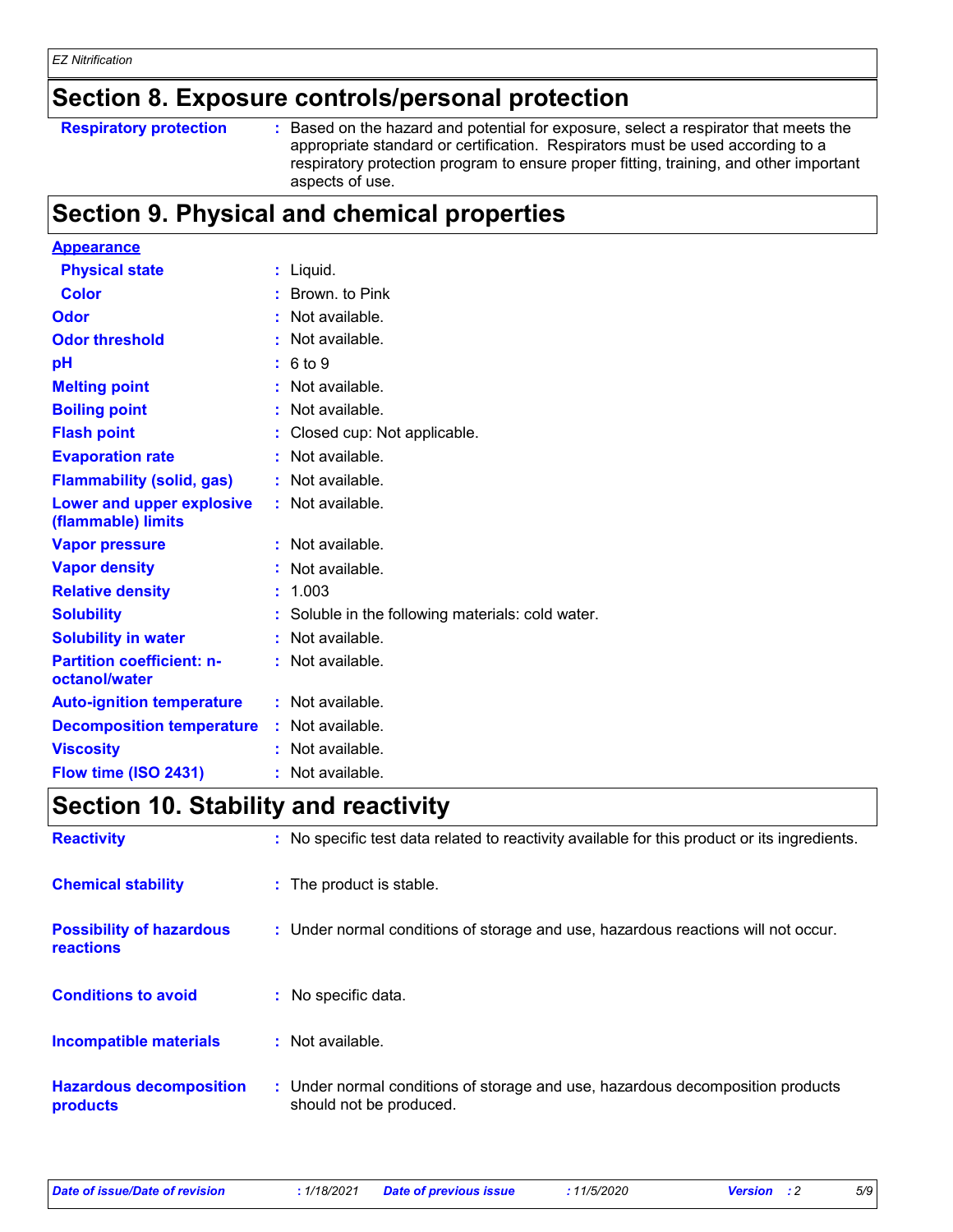### **Section 11. Toxicological information**

#### **Information on toxicological effects**

#### **Acute toxicity**

Not available.

#### **Irritation/Corrosion**

Not available.

#### **Sensitization**

Not available.

#### **Mutagenicity**

Not available.

#### **Carcinogenicity**

Not available.

#### **Reproductive toxicity**

Not available.

#### **Teratogenicity**

Not available.

#### **Specific target organ toxicity (single exposure)**

Not available.

### **Specific target organ toxicity (repeated exposure)**

Not available.

#### **Aspiration hazard**

Not available.

| <b>Information on the likely</b><br>routes of exposure | : Routes of entry anticipated: Oral, Dermal.<br>Routes of entry not anticipated: Inhalation. |
|--------------------------------------------------------|----------------------------------------------------------------------------------------------|
| <b>Potential acute health effects</b>                  |                                                                                              |
| <b>Eye contact</b>                                     | : No known significant effects or critical hazards.                                          |
| <b>Inhalation</b>                                      | : No known significant effects or critical hazards.                                          |
| <b>Skin contact</b>                                    | : No known significant effects or critical hazards.                                          |
| <b>Ingestion</b>                                       | : No known significant effects or critical hazards.                                          |

#### **Symptoms related to the physical, chemical and toxicological characteristics Eye contact :** No specific data.

| <b>Lyc contact</b>  | . TVO SPECING UGIA. |
|---------------------|---------------------|
| <b>Inhalation</b>   | : No specific data. |
| <b>Skin contact</b> | : No specific data. |
| <b>Ingestion</b>    | : No specific data. |

| Delayed and immediate effects and also chronic effects from short and long term exposure |                  |  |  |
|------------------------------------------------------------------------------------------|------------------|--|--|
| <b>Short term exposure</b>                                                               |                  |  |  |
| <b>Potential immediate</b><br><b>effects</b>                                             | : Not available. |  |  |
| <b>Potential delayed effects : Not available.</b><br>Long term exposure                  |                  |  |  |

*Date of issue/Date of revision* **:** *1/18/2021 Date of previous issue : 11/5/2020 Version : 2 6/9*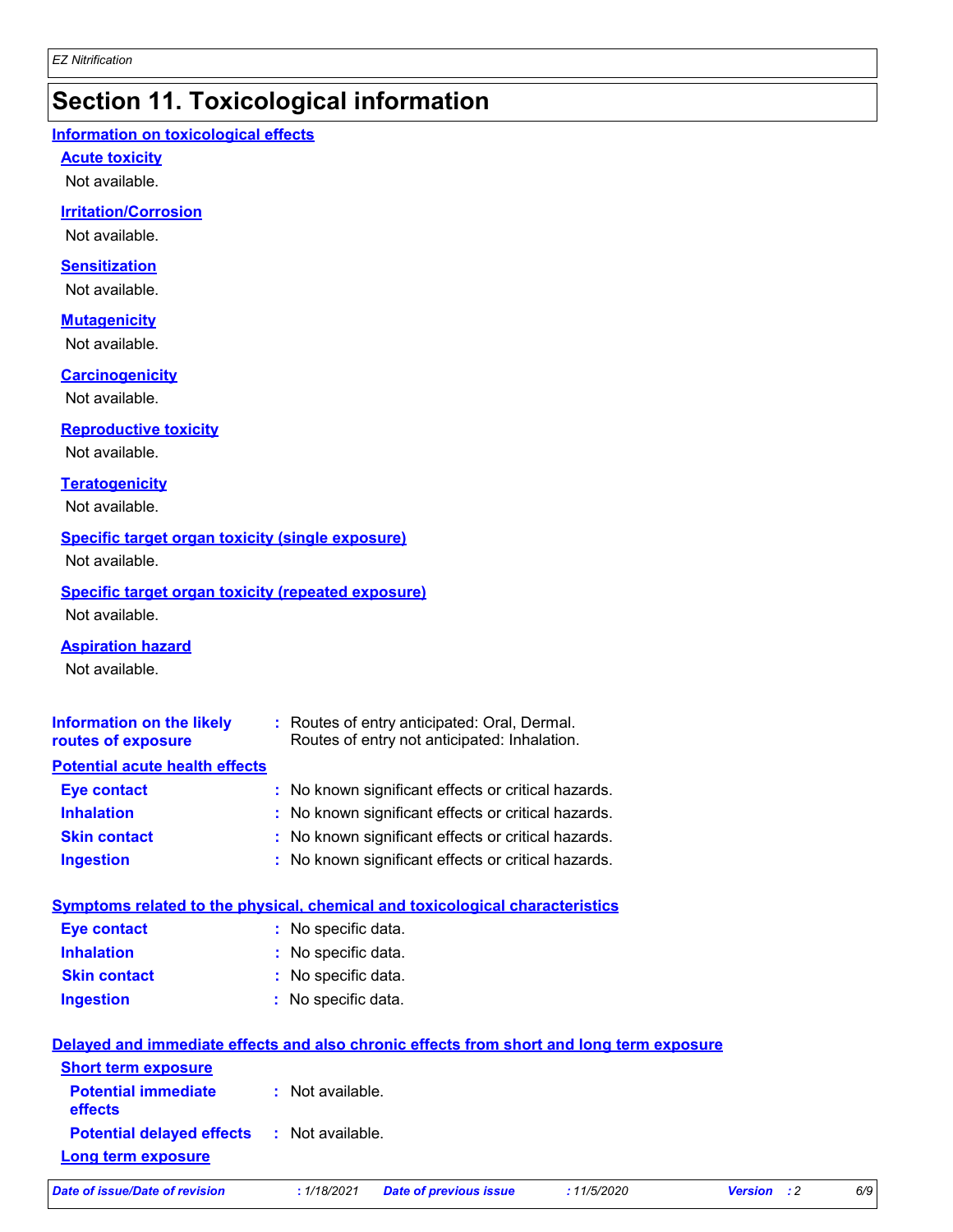### **Section 11. Toxicological information**

| <b>Potential immediate</b><br><b>effects</b>      | $:$ Not available.                                  |
|---------------------------------------------------|-----------------------------------------------------|
| <b>Potential delayed effects : Not available.</b> |                                                     |
| <b>Potential chronic health effects</b>           |                                                     |
| Not available.                                    |                                                     |
| <b>General</b>                                    | : No known significant effects or critical hazards. |
| <b>Carcinogenicity</b>                            | : No known significant effects or critical hazards. |
| <b>Mutagenicity</b>                               | : No known significant effects or critical hazards. |
| <b>Teratogenicity</b>                             | : No known significant effects or critical hazards. |
| <b>Developmental effects</b>                      | : No known significant effects or critical hazards. |
| <b>Fertility effects</b>                          | : No known significant effects or critical hazards. |
|                                                   |                                                     |

#### **Numerical measures of toxicity**

**Acute toxicity estimates**

Not available.

### **Section 12. Ecological information**

#### **Toxicity**

Not available.

#### **Persistence and degradability**

Not available.

#### **Bioaccumulative potential**

Not available.

#### **Mobility in soil**

**Soil/water partition coefficient (KOC)**

**:** Not available.

#### **Other adverse effects :** No known significant effects or critical hazards.

### **Section 13. Disposal considerations**

: The generation of waste should be avoided or minimized wherever possible. Disposal of this product, solutions and any by-products should at all times comply with the requirements of environmental protection and waste disposal legislation and any regional local authority requirements. Dispose of surplus and nonrecyclable products via a licensed waste disposal contractor. Waste should not be disposed of untreated to the sewer unless fully compliant with the requirements of all authorities with jurisdiction. Waste packaging should be recycled. Incineration or landfill should only be considered when recycling is not feasible. This material and its container must be disposed of in a safe way. Empty containers or liners may retain some product residues. Avoid dispersal of spilled material and runoff and contact with soil, waterways, drains and sewers. **Disposal methods :**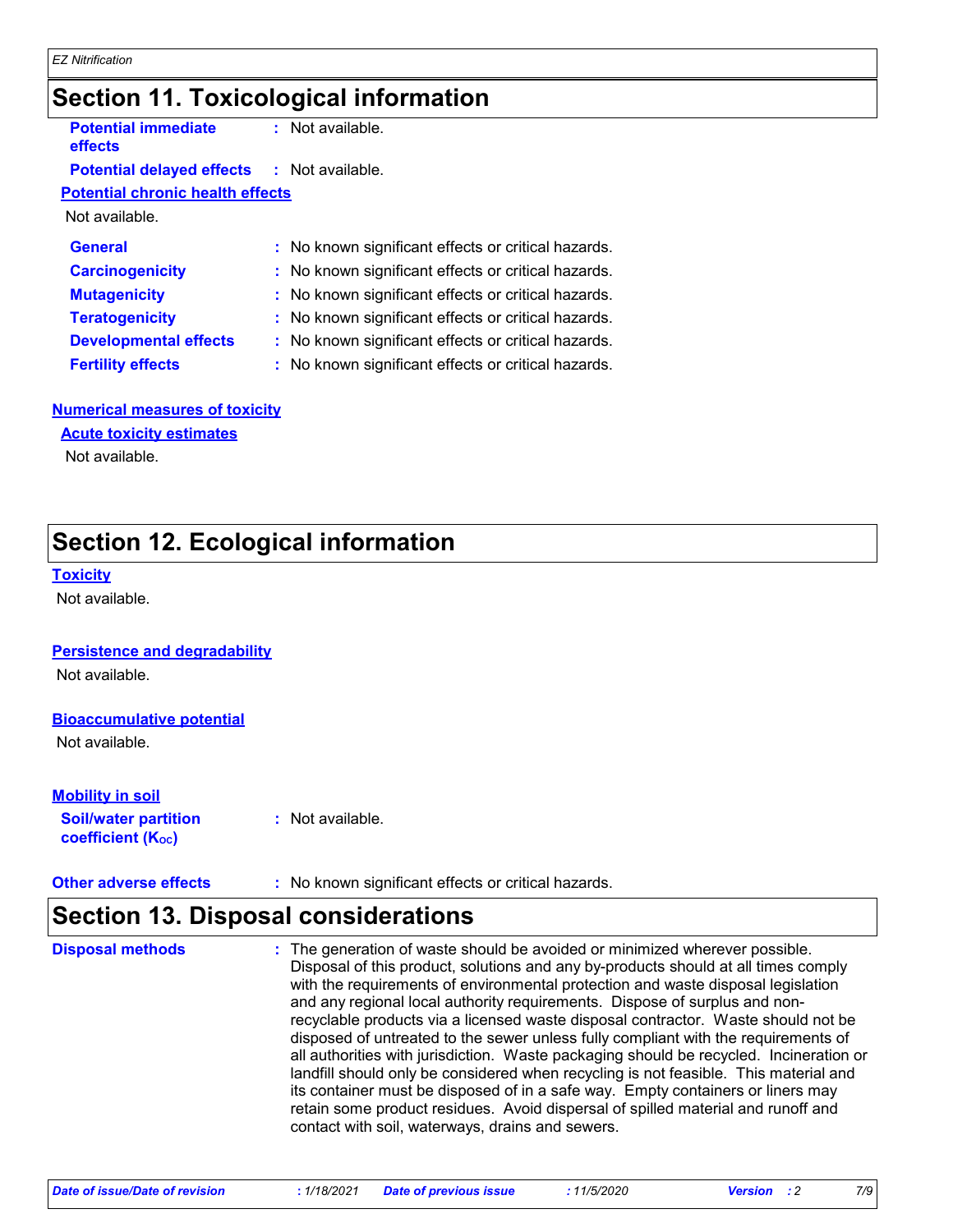### **Section 14. Transport information**

|                                      | <b>TDG</b><br><b>Classification</b> | <b>DOT</b><br><b>Classification</b> | <b>ADR/RID</b> | <b>IMDG</b>    | <b>IATA</b>    |
|--------------------------------------|-------------------------------------|-------------------------------------|----------------|----------------|----------------|
| <b>UN number</b>                     | Not regulated.                      | Not regulated.                      | Not regulated. | Not regulated. | Not regulated. |
| <b>UN proper</b><br>shipping name    |                                     | ٠                                   | ٠              |                |                |
| <b>Transport</b><br>hazard class(es) |                                     |                                     |                |                |                |
| <b>Packing group</b>                 |                                     |                                     |                |                |                |
| <b>Environmental</b><br>hazards      | No.                                 | No.                                 | No.            | No.            | No.            |

**Special precautions for user Transport within user's premises:** always transport in closed containers that are **:** upright and secure. Ensure that persons transporting the product know what to do in the event of an accident or spillage.

**Transport in bulk according :** Not available. **to Annex II of MARPOL and the IBC Code**

### **Section 15. Regulatory information**

#### **Canadian lists**

**Canadian NPRI :** None of the components are listed.

**CEPA Toxic substances :** None of the components are listed.

**International regulations**

**Chemical Weapon Convention List Schedules I, II & III Chemicals** Not listed.

| ו שטג וואנכט.                           |                                                                                              |
|-----------------------------------------|----------------------------------------------------------------------------------------------|
| <b>Montreal Protocol</b><br>Not listed. |                                                                                              |
| Not listed.                             | <b>Stockholm Convention on Persistent Organic Pollutants</b>                                 |
|                                         | <b>Rotterdam Convention on Prior Informed Consent (PIC)</b>                                  |
| Not listed.                             |                                                                                              |
|                                         | <b>UNECE Aarhus Protocol on POPs and Heavy Metals</b>                                        |
| Not listed.                             |                                                                                              |
| <b>Inventory list</b>                   |                                                                                              |
| <b>Australia</b>                        | : Not determined.                                                                            |
| <b>Canada</b>                           | : At least one component is not listed in DSL but all such components are listed in<br>NDSL. |
| <b>China</b>                            | : Not determined.                                                                            |
| <b>Europe</b>                           | : Not determined.                                                                            |